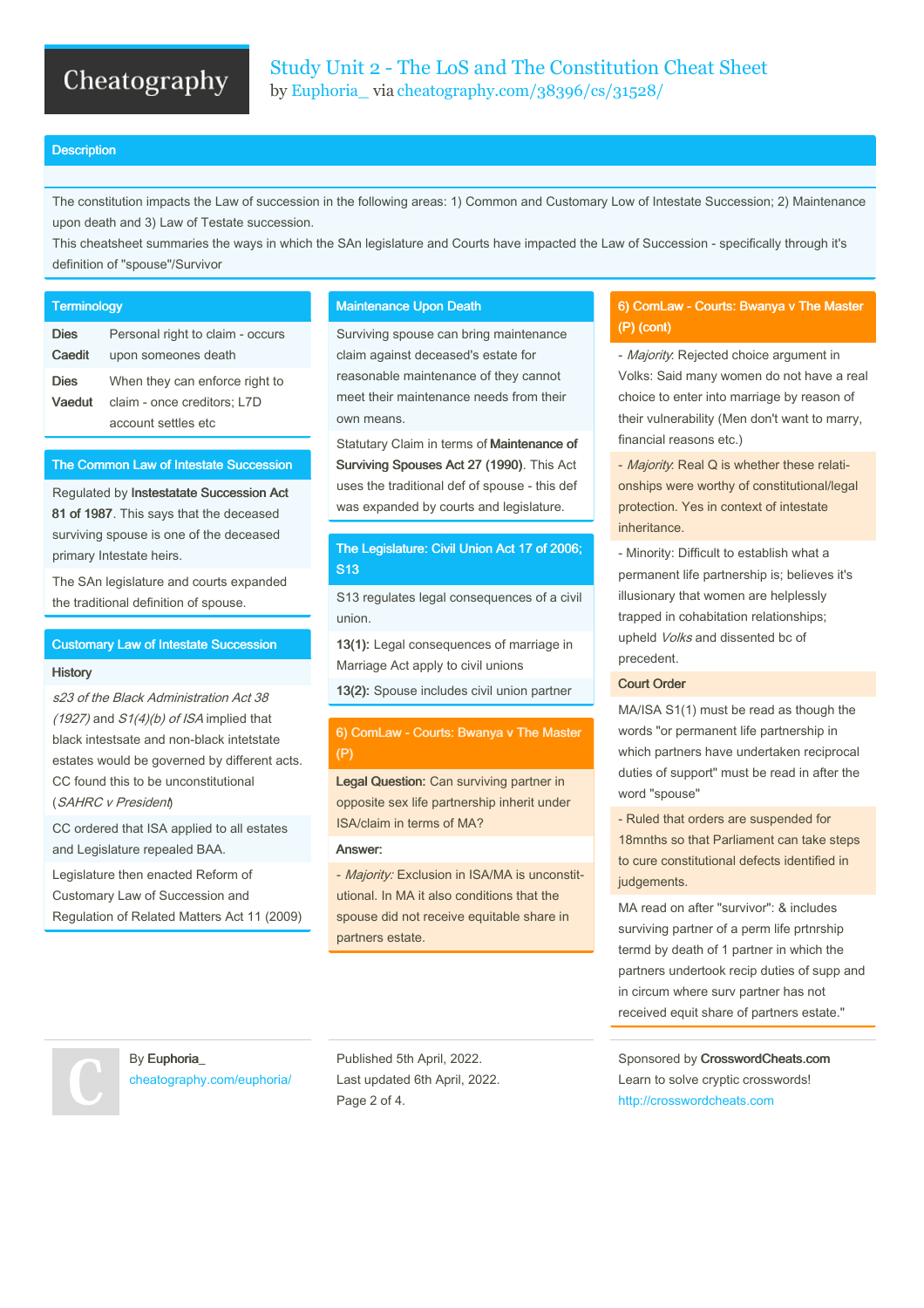# Study Unit 2 - The LoS and The Constitution Cheat Sheet by [Euphoria\\_](http://www.cheatography.com/euphoria/) via [cheatography.com/38396/cs/31528/](http://www.cheatography.com/euphoria/cheat-sheets/study-unit-2-the-los-and-the-constitution)

#### Law of Testate Succession:

Constitution has impacted the law of succession in 2 ways:

1. Meaning of the word spouse (Moosa v Minister of justice)

Legal Question: Must a husvand/wife of a mono/poly muslim marriage be recognised as a "surviving spouse" for purposed of 2C (1) of the Wills Act.

Answer: Exclusion infringes on person rights to equality and human dignity.

Court Order: For purpose of 2C(1) of the Wills Act a surviving spouse includes every husband and wife of a mono/poly Muslim marriage solemnised under the religion of Islam.

2. Amendment of testamentary provisions which are contrary to public policy. (cases denoted with TS2.x)

- BOE Trust LTD (2013: The Constitutional Right to property and human dignity affirm the right to freedom of testation/voluntas testatoris servanda est.

- This right is not absolute - it may not contrary to public policy (contra bono mores)

By Euphoria\_

[cheatography.com/euphoria/](http://www.cheatography.com/euphoria/)

# 1) ComLaw - Courts: Daniels v Campell 2004

Legal Quesion: Can a spouse to a mono Muslim marriage concluded only in accordance of Mulsim rights inherit in terms of ISA/ claim in terms of MA?

#### Answer:

- Spouse in ISA/MA must be given ordinary meaning.

- We think of a "spouse", the couples in above scenario fit neatly into our unders‐ tanding of the words meaning.

Thus, the word "Spouse" in ISA/MA includes the surviving spouse to a monogamous Muslim marriage.

# 3) ComLaw - Courts: Laubsher v Duplan 2017

Background/Legal Question: Does the enactment of Civil Union Act render Gory irrelevant? Volks v Robinson 2005 amplifies this question because the court denied a maintenance claim for an opposite sex life partner on the grounds that there was nothing that stopped them from getting legally married. Laubscher tells us that Gory is not rendered irrelevant.

#### Answer:

- Gory dealt with the inability of same sec partners to inherit in terms of ISA, not their inability to enter civil union. Thus, mischief Gory addressed did not dissappear with the Act.

Published 5th April, 2022. Last updated 6th April, 2022. Page 3 of 4.

# 3) ComLaw - Courts: Laubsher v Duplan 2017 (cont)

- Legislature did not deal with the issue of Gory/same sex life partners when enacting CivUnion Act - thus they did not intend to amend the reading in order prescribed in Gory

- Volks clearly different to Laubscher: 1) Volks dealt with maintenance, Laubcher deals with intestate succession. 2) Deceased left a will in Volks 3) Issue in Volks was an equality challenge of Mainte‐ nance of Surviving Spoused Act, but in Laubscher its re: the interpretation of Gory's court order in light of CivUnion Act.

#### Courts Ruling:

- Enactment of CivUnion Act did not specif‐ ically amend the ISA as requires by Gory.

-CivUnion Created a new category of beneficiary in ISA that is distinguishable from same-sex life partnerships.

Therefore, same sex life partnership will still enjoy intestate rights as per Gory until Legislature appeals/amends it.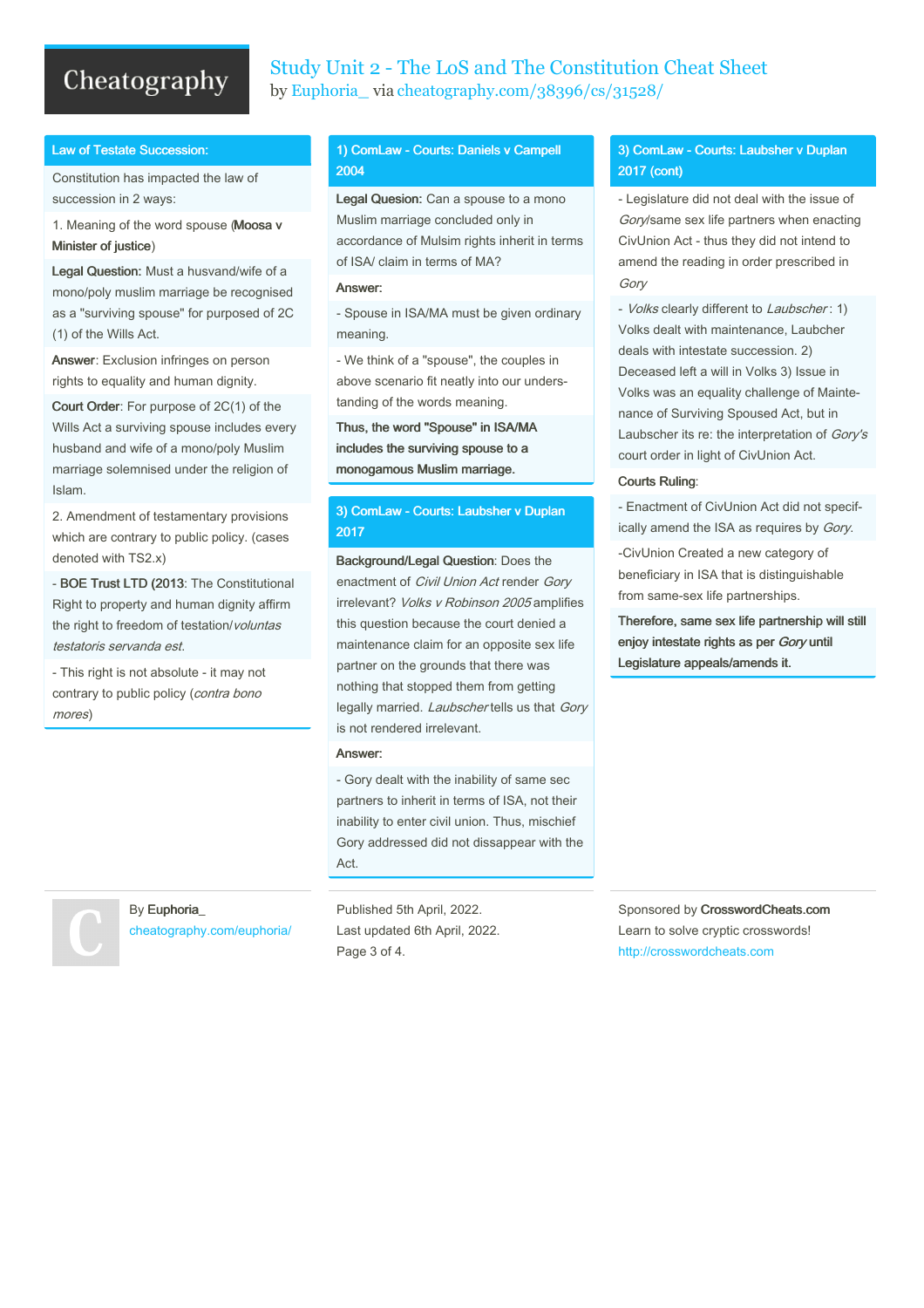# Study Unit 2 - The LoS and The Constitution Cheat Sheet by [Euphoria\\_](http://www.cheatography.com/euphoria/) via [cheatography.com/38396/cs/31528/](http://www.cheatography.com/euphoria/cheat-sheets/study-unit-2-the-los-and-the-constitution)

# 7) ComLaw - Courts: Wilsnach v TM (2021) (P!)

Legal Question: Can a grandparent who assumed parental control in respect of a child inherit as a "parent" from that child's intestate estate in terms of ISA?

#### Answer

- The grandmother was the primary caregiver and dominant parental figure of child and acquired parental rights & respon‐ sibilities over child. Logical that she should be regarded as a parent.

- When a person has filled the role of a parent, their right to dignity demands that they be regarded as such.

#### Court Order

The deceased grandma was parent & was entitled to inherit in terms of ISA

### TS2.1 Minister of Education v Syfrets Ltd (2006)

Legal Issue: Applicants want the removal of discriminatory limitations on testamentary bursary at UCT. Stipulated: Only Europeans, no women/Jewish people.

Reasoning: Only European limitation = indirect discrimination. No women/jewish people=direct discrimination. Therefore: contrary to public policy.

Court Order: Will was amended through deletion of offending references to race, gender and religion.



By Euphoria\_ [cheatography.com/euphoria/](http://www.cheatography.com/euphoria/)

#### TS2.3) King v De Jager (2021) (P!)

Legal Issues: After kids property could only be devolved to male descendants. Does the exclusion if female descendants constitute unfair discrimination that enables court to strike down fideicommissum bequest?

Answer: WC HC said no; CC said it was unnconstitutional and thus unenforceable.

#### Court Order

Minority: Unfair on grounds of gender. Common Law must be developed to restrict discriminatory freedom of testation.

Majority: No need to develop Common Law - this was already not allowed for in the law.

Substantive equality & Ubuntu demanded a decontextualisation of Freedom of testation in SA to address consequences in an unequal society

#### 2) ComLaw - Courts: Gory v Klover 2007

Legal Question: Can a partner to a samesex permanent life partnership inherit under the ISA?

#### Answer:

- At this time, same sec partners were legally incapable of concluding a civil marriage.

Published 5th April, 2022. Last updated 6th April, 2022. Page 4 of 4.

## 2) ComLaw - Courts: Gory v Klover 2007 (cont)

- The exclusion of permanent homosexual partners from intestate inheritance in ISA = unfair discrimination on grounds of sexual orientation AND marriage = unconstituti‐ onal.

#### Courts Order:

s1(1) of ISA must be read as though the words "or partner in a permanent same-sex life partnership in which the partners have undertaken reciprocal duties of support" appear after the word "spouse"

## 4) ComLaw - Courts: Govender v Ragavayah (2009)

Legal Question: Can a spouse to a monogomous Hindu marriage inherit in terms of ISA

#### Answer:

- Same Reasoning as *Daniels v Campell* 

Courts Order: The applicant was declared a spouse of the deceased for purposed of s1(1) of ISA.

### 5) ComLaw - Courts: Hassam v Jacobs 2009

Legal Question: Can each of the surviving spouses in a Poly Muslim marriage inherit in terms of ISA/MA?

Answer